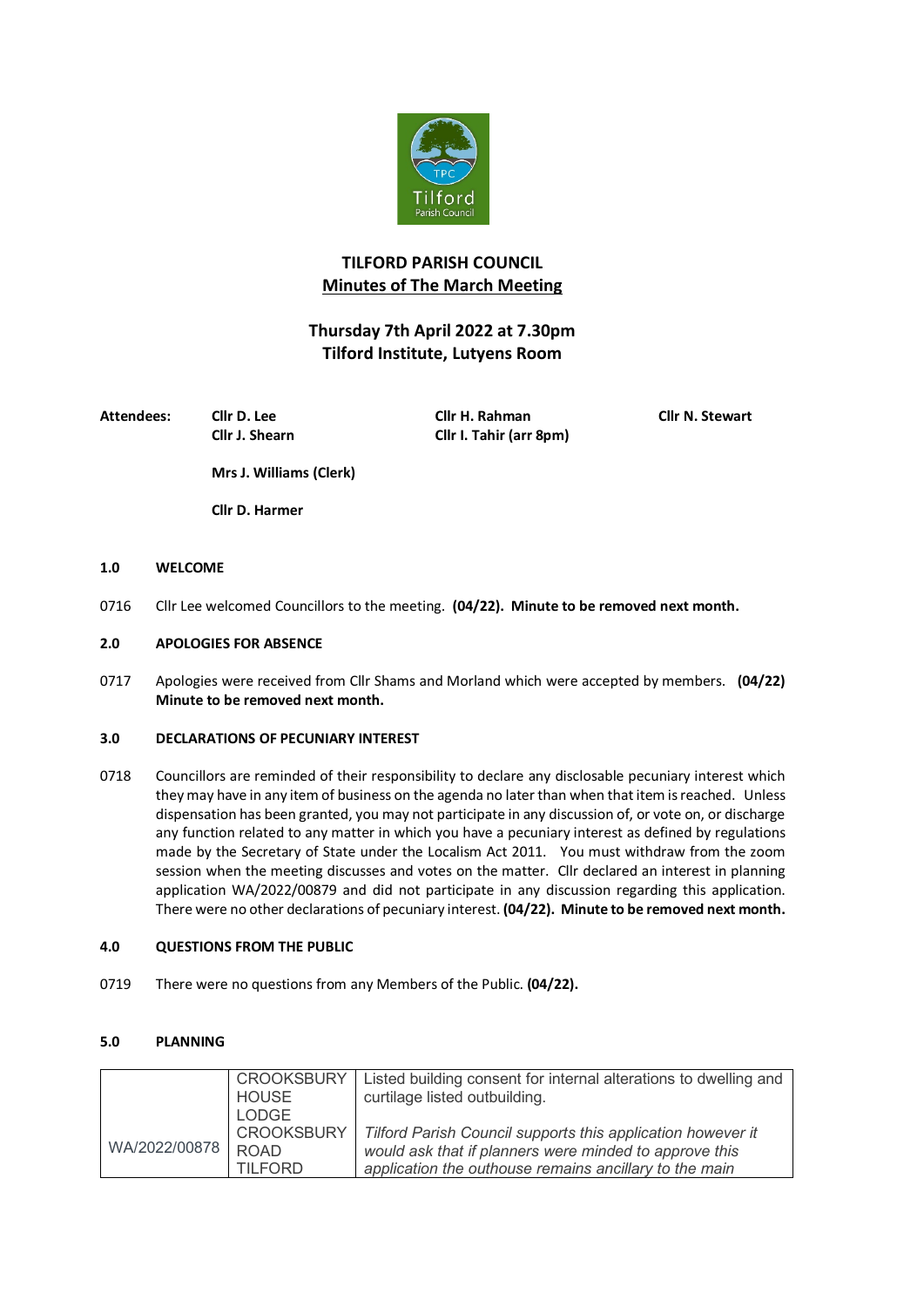|               | <b>FARNHAM</b><br><b>GU10 2AY</b>                                                                             | dwelling in perpetuity. Tilford PC notes that there were some<br>confusing details on the application.                                                                                                                                                                                                                                                                                                                                                                                                                                                                            |
|---------------|---------------------------------------------------------------------------------------------------------------|-----------------------------------------------------------------------------------------------------------------------------------------------------------------------------------------------------------------------------------------------------------------------------------------------------------------------------------------------------------------------------------------------------------------------------------------------------------------------------------------------------------------------------------------------------------------------------------|
|               |                                                                                                               | Construction of a swimming pool                                                                                                                                                                                                                                                                                                                                                                                                                                                                                                                                                   |
| WA/2022/00879 | <b>RAVENDELL</b><br><b>COTTAGE</b><br><b>WHITMEAD</b><br>LANE<br>TILFORD<br><b>FARNHAM</b><br><b>GU10 2BS</b> | Tilford Parish Council would note that there have been a<br>number of planning applications for this property. Tilford<br>Parish Council questions whether there is to be lighting<br>around the pool as there is no lighting plan and it would<br>therefore draw planners attention to the dark skies policy<br>within the Surrey Hills Management Plan. There is no<br>evidence to support how the pool would be heated and<br>councillors would ask that the applicant seeks sustainable<br>ways to heat the pool as well as consider thermal insultation<br>and a pool cover. |

To note that speeches for both planning committees were circulated before each planning committee and were accepted by councillors.

## **6.0 APPROVAL OF MINUTES OF THE PC MEETING HELD 3rd MARCH 2022 and 29TH MARCH 2022**

0720 The minutes of the Parish Council meeting held on 3rd March 2022 and as well as the Extraordinary meeting held on 29th March 2022 were agreed and were signed by the Chairman. **(04/22). Minute to be removed next month.**

#### **7.0 WBC UPDATE –CLLR J. POTTS**

- 0721 Cllr J Potts was unable to attend and instead provided a written update to councillors which the clerk read aloud. Two matters have recently been discussed in the Western Area Planning Committee and both were refused and upheld the issue of potential harm and damage within Tilford's sensitive habitat of AONB, AGLV and Green Belt. Following an email from the clerk, Cllr Potts has liaised with Planning regarding the fact that not all planning applications are being linked to Tilford. An election has been called to fill the vacancy for a WBC Councillor following the sad passing of Brian Adams. The election will be held on 12<sup>th</sup> May 2022. The objection to the TPO at Tilford Street/Squires Hill has been withdrawn. The date for the planning committee to hear 2 x outstanding Islambad applications is yet to be determined. **(04/21). Minute to be removed next month.**
- 0722 lslamabad planning enforcement: Cllr Potts advised in her written update of April 2022 that enforcement are looking into concerns about lighting and other matters. Separate updates have been sent to individuals who reported the concerns. **(04/22).**

#### **8.0 UPDATE FROM COUNTY COUNCILLOR – CLLR D. HARMER**

- 0635 Frensham Common concerns over destruction caused by trail bike riders. NT, WBC and local communities are in discussion as to how to protect the commons. SCC are currently looking to test an approach of partial restrictions and if successful this can then be applied to the bye way running from Squires Hill to Sheephatch. A resident question Cllr Harmer on this point at the December meeting and he advised that action was on-going to try and change the status of a BOAT however it was a difficult legal process. **(12/21).**
- 0723 Cllr Harmer noted that wooden posts had been installed on both sides of the bridleway crossing of the River Wey by the East Bridge and it was hoped that that would deter further 4x4 vehicles driving through the river. Councillors were very appreciative of the posts and asked the clerk to write to SCC Countryside formally to thank them for the work. **(04/22). Minute to be removed next month.**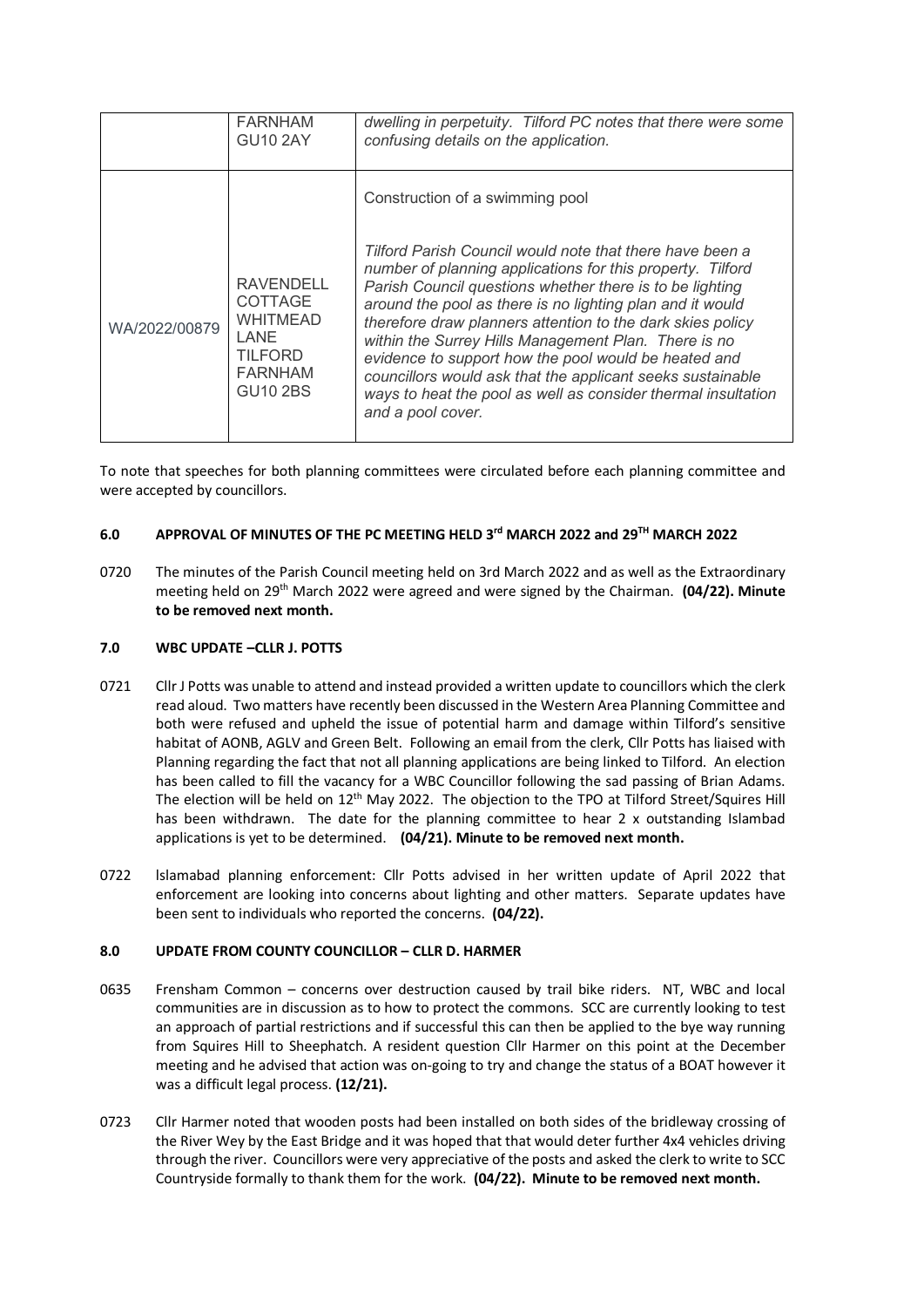- 0724 Cllr Harmer noted that the SCC Highways department is setting down following its recent restructure. SCC has decided that local committees will no longer have responsibility for Highways matters and decisions on significant changes will be determined by the relevant Highways Officers and County Councillor. **(04/22). Minute to be removed next month.**
- 0725 Cllr Harmer noted that there was a review asking what parishes are and what are their functions. WBC is inviting responses. The Clerk followed this up and was advised that there will be the opportunity to participate in the consultation scheduled for June 2022. **(04/22). Minute to be removed next month.**
- 0726 Cllr Harmer noted that a longstanding borough councillor, Cllr Peter Isherwood, had recently passed away. **(04/22). Minute to be removed next month.**

#### **9.0 ENVIRONMENTAL PROJECTS**

- 0727 Carbon Neutral: A local resident had met with Cllr Stewart who might be able to help the working party to draw up a plan by which Tilford can become carbon neutral by 2030. Cllr Stewart to share this information with Cllrs Shearn and Lee. Cllr Lee that it was important to ensure that this was not a company endorsement before proceeding. **(04/22).**
- 0728 Wildflower Meadow: it was agreed that the 'half moon' should not be mowed and would be turned into a wild flower meadow. The clerk to advise Grasstex. Councillors discussed asking whether the local schools would like to make bee houses as well as asking villagers whether anyone could donate wood to make bat roosts. The clerk noted that she would check whether this fell under Parish Council powers. Cllr Lee to provide costs of creating a bug hotel. **(04/22).**
- 0729 Tilford Community Farm: 10 residents came to the meeting and a further 8 emailed showing interest. Cllr Stewart advised that the area needed to be fenced Cllr Shearn felt that £500 on fencing was too much to spend unless the working party were certain of public engagement with the project. The clerk advised that she was still waiting on confirmation that residents who currently lease the whole field are happy for the growing area in order that the clerk can ask WBC for the costs to lease the small section of land. Cllr Stewart to update the clerk after the meeting regarding the land ownership and in the meantime cllrs to continue to talk to residents to encourage public engagement. **(04/22).**

#### **10.0 PLATINUM JUBILEE CELEBRATIONS**

0730 Cllr Lee noted that an extended bank holiday was going to be held from  $2^{nd}$  to 5<sup>th</sup> June inclusive. Ideas for a village event had been discussed at the February and March meetings. It was agreed that the village would hold a picnic followed by a party. The clerk noted that she had submitted an application to close the road in front of the Barley Mow. Cllr Shearn (who had already proposed that children could paint seventy tiles and that it could become a permanent mural) had been in contact with someone from the Great Pottery Thrown Down and they were going to provide a quote for 80- 90 tiles. In the evening there would be music playing seventy songs from across seventy decades – Cllr Morland was nominated to suggest one song from each year of the Queen's reign. Cllr Lee to talk to the Barley Mow about the Jubilee plans. Cllr Shearn had obtained costs for a marque of £2,500 - further options were being explored from The Rural Life Centre. Cllr Stewart to follow up whether The Lions could provide a marquee. Cllr Tahir had secured a marque at £2,400 which was slightly smaller and did not include lights. The Rural Life Centre are able to offer gazebos and it was agreed that these could be placed on the handkerchief and provide a location for the tile painting. The clerk raised the question of cricket as TCC said that they would be unable to play cricket earlier in the morning to minimise the clash of events. Councillors were clear that for health and safety reasons both events could not happen at the same time. The clerk to ask if the Institute will loan their trestle tables. Councillors agreed that a flyer should be produced to publicise this event and approved the cost of £40 for this. **(04/22). All Cllrs**

#### **11.0 ANNUAL ASSEMBLY**